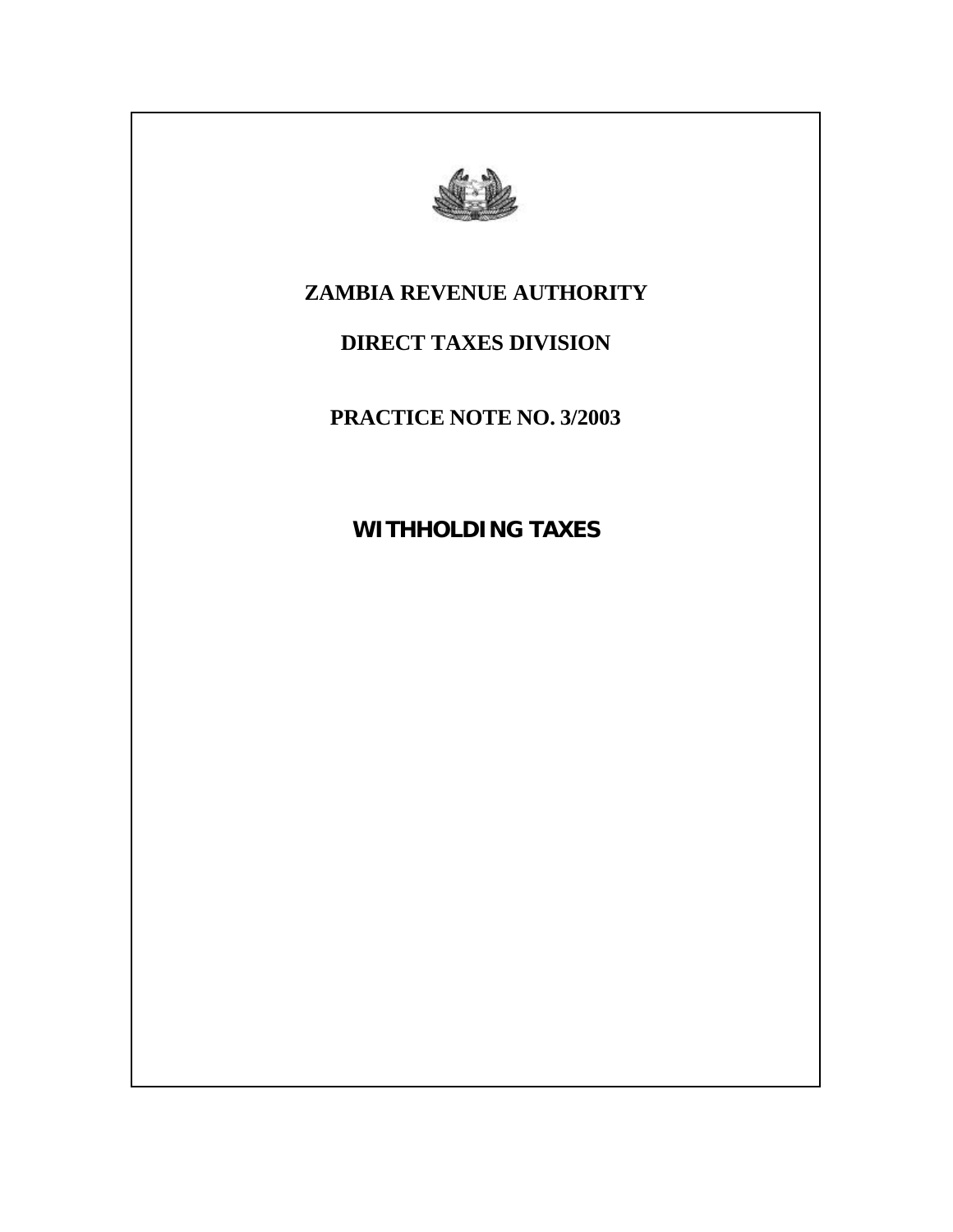# **CONTENTS**

| 1.0  | <b>GENERAL</b>                                                   | 3               |
|------|------------------------------------------------------------------|-----------------|
| 2.0  | <b>INTRODUCTION</b>                                              | 4               |
| 3.0  | <b>DEFINITIONS</b>                                               | 4               |
| 4.0  | TYPES OF PAYMENTS SUBJECT TO WHT - S.82A                         | 5               |
| 5.0  | OTHER PAYMENTS SUBJECT TO WITHHOLDING TAX<br>$-$ S.81 AND S. 81A | 7               |
| 6.0  | COMMISSIONER-GENERAL'S DIRECTION                                 | 8               |
| 7.0  | <b>DUE DATES</b>                                                 | 9               |
| 8.0  | <b>PENALTIES</b>                                                 | 9               |
| 9.0  | <b>FORMS IN USE</b>                                              | 10 <sup>°</sup> |
| 10.0 | Z.R.A - DIRECT TAXES OFFICES                                     | 11              |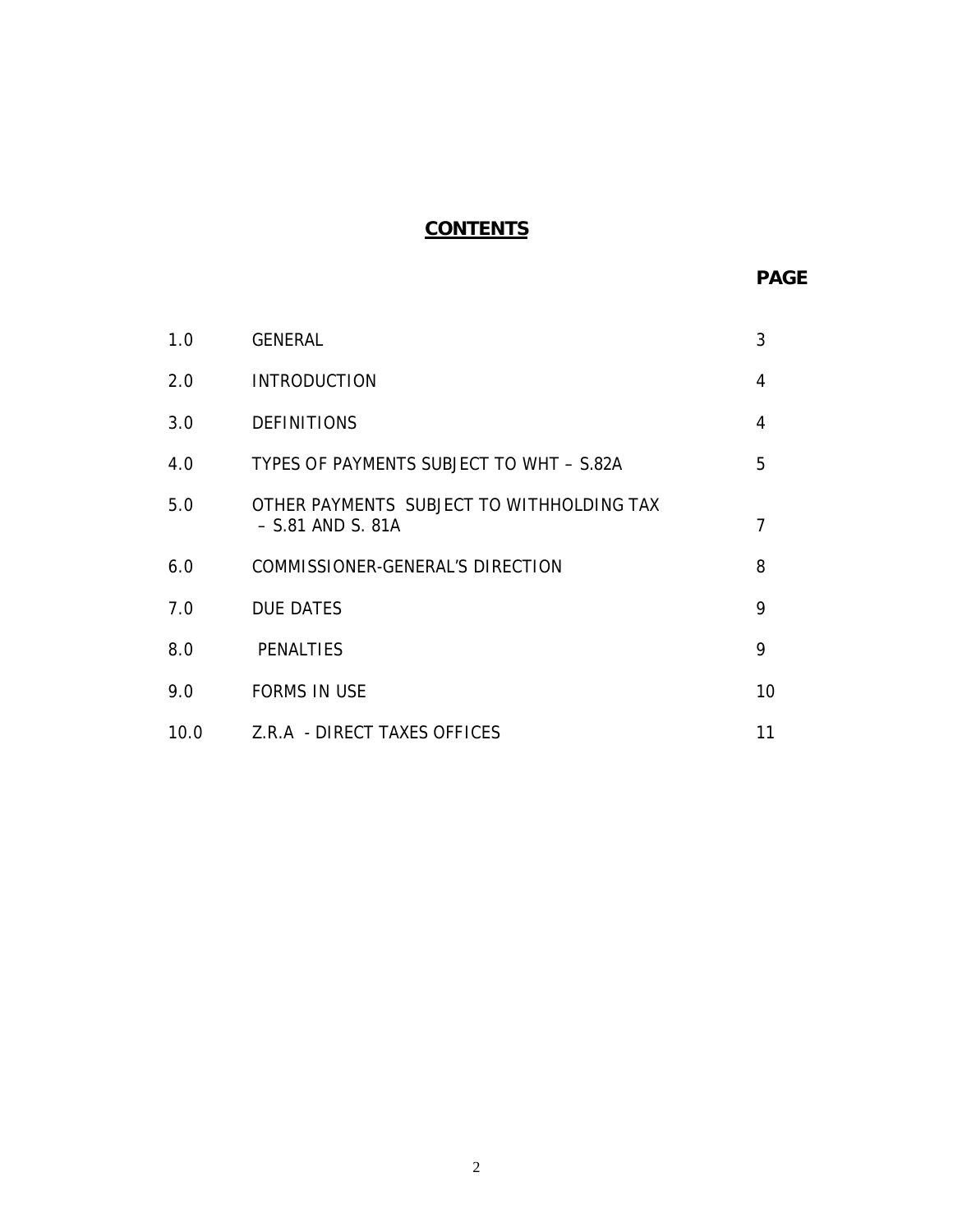# **GENERAL**

This PRACTICE NOTE describes the provisions of Sections 81, 81A and 82A, which relate to the deduction of withholding tax from certain types of payments.

The commentary is for general guidance only and is not to be taken as an authority in any particular case.

Any inquiries may be made at the nearest office of the Zambia Revenue Authority, Direct Taxes offices or Advice Centers in Lusaka and Kitwe.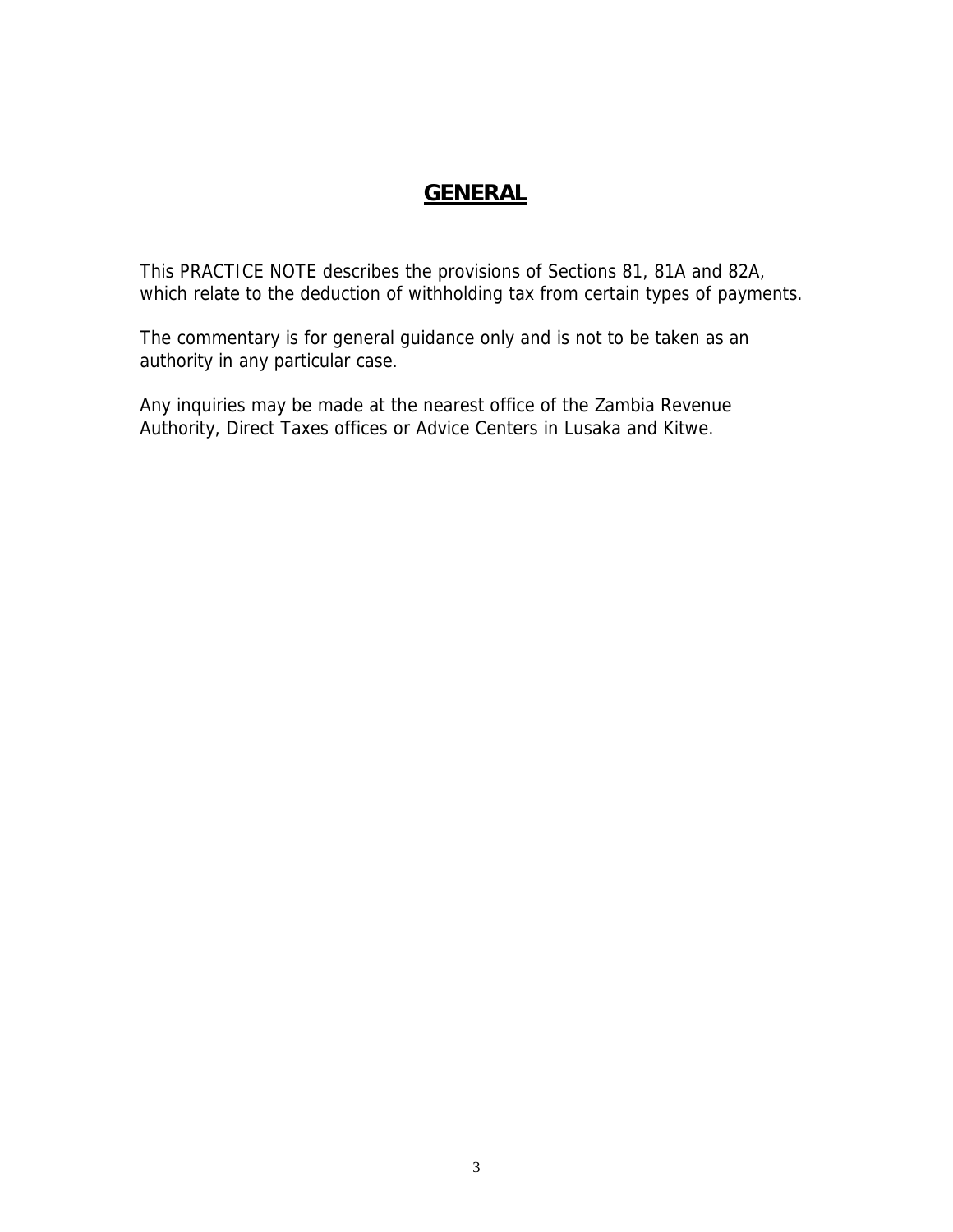### **2.0 INTRODUCTION**

A withholding tax is deductible from a payment by the person who is liable to make the payment (the payer) at the point in time the person to whom it is due to be made (the payee) becomes legally entitled to it (the date of accrual).

Withholding tax was first introduced in Zambia on interest, management and consultancy fees, royalties and public entertainment fees in 1971. The withholding tax has over the years been extended to dividends, rents, commissions and payments to non-resident contractors.

# **3.0 DEFINITIONS**

In this Practice Note, the following words and expressions will have the following meaning:

#### **3.1 Date of accrual**

The date on which the payee is legally entitled to claim payment whether paid or not. This is the date on which tax is deductible and determines the date by which the tax deductible is payable to the Zambia Revenue Authority.

#### **3.2 Payee**

The person legally entitled to receive a payment.

#### **3.3 Payer**

The person who is liable to make a payment and who is responsible for deducting and paying tax to the Zambia Revenue Authority.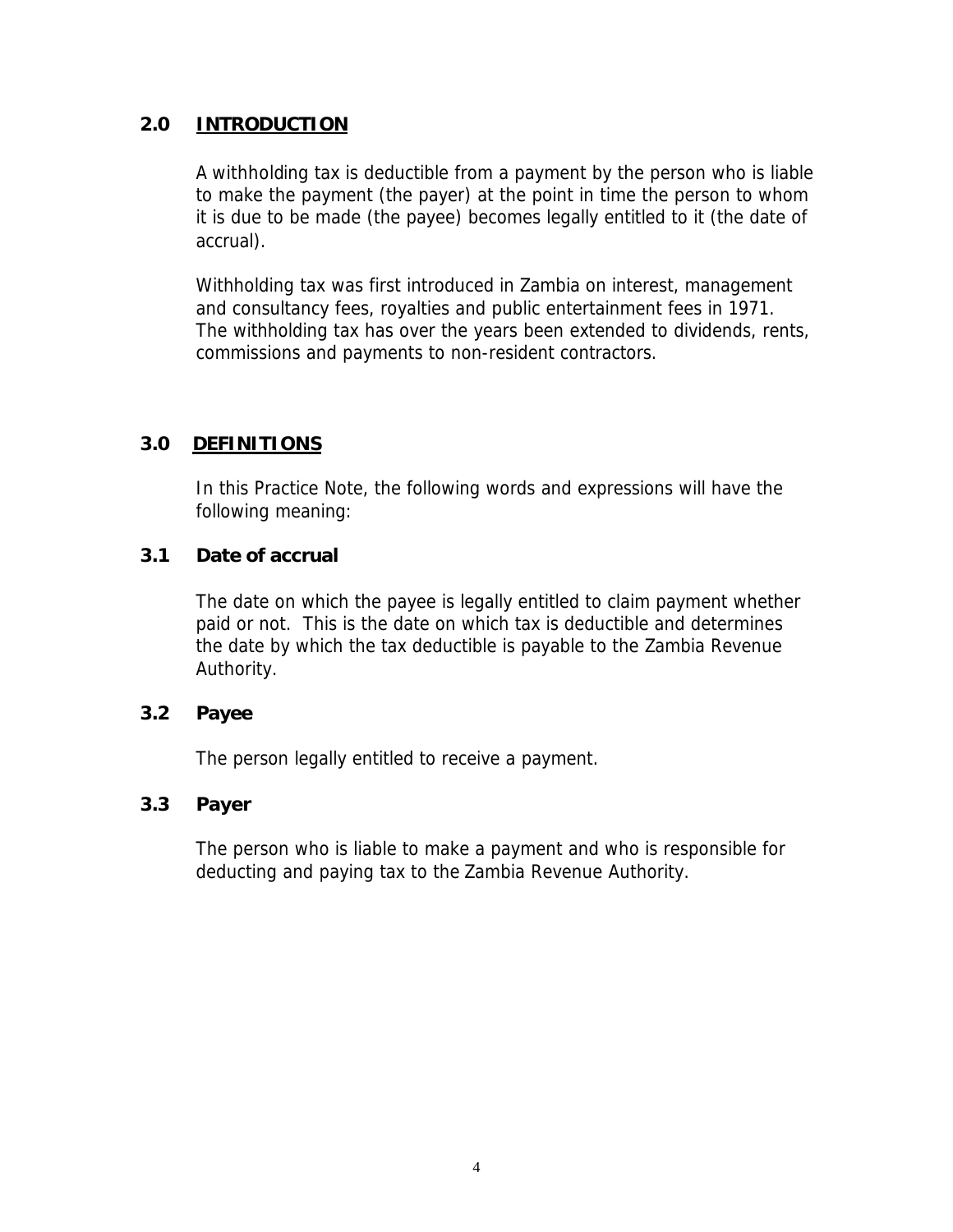# **4.0 TYPES OF PAYMENTS WHICH ARE SUBJECT TO WITHHOLDING TAX UNDER SECTION 82A**

Withholding tax is deductible on the date of accrual of any amount due to a payee.

The amount from which tax is to be deducted is the total amount payable before any deduction whatsoever (gross).

# **4.1 Interest**

Interest is not defined in the Income Tax Act, but it is to be taken as an amount calculated according to a fixed ratio on debt or money lent.

Interest can be earned on savings or deposit accounts, treasury bills, government bonds or any other financial instruments, or on debt or money lent.

#### **Individuals:**

- a) The withholding tax rate on interest on government bonds is 15%.
- b) The withholding tax rate on bank and treasury bill interest is 25%. However, the first K300,000 per annum or K25,000 per month is exempt from tax.
- c) For any other interest (e.g from debt or money lent), the withholding tax rate is 25%.

In all the three cases above, withholding tax is the final tax.

#### **Persons other than individuals:**

The withholding tax rate is 15%. However this is not the final tax. At the end of the year, the taxpayer will be required to submit an Income Tax Return containing all sources of income, including income from interest. The final tax will be determined through an assessment. The withholding tax deducted is taken into account before arriving at the final tax.

The withholding tax for non - residents is the final tax.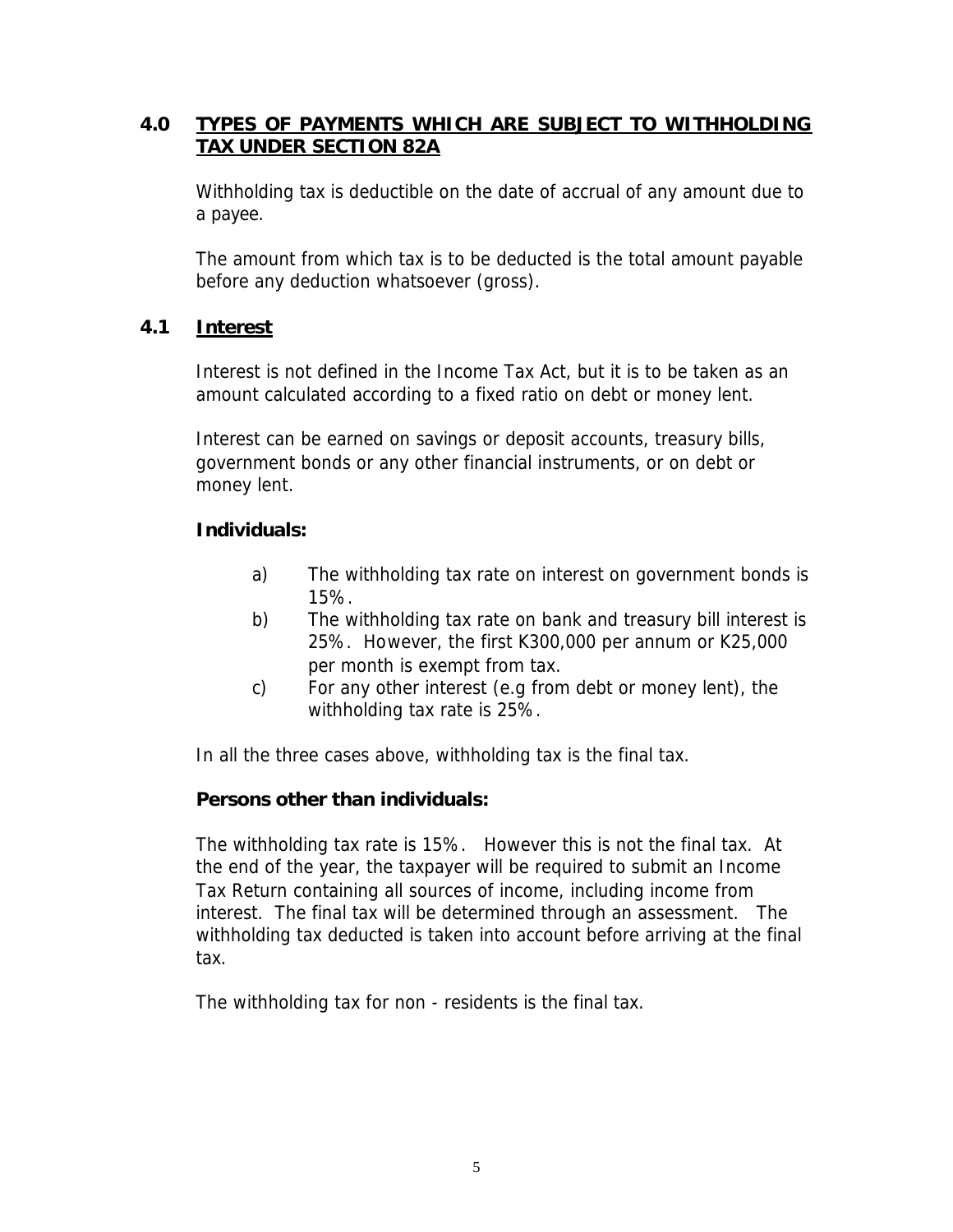#### **Charities and other exempt organisations:**

Effective 1<sup>st</sup> April 2003, interest on government bonds and treasury bills earned by exempt organisations will be subject to withholding tax at the rate of 15% and this will be the final tax.

# **4.2 Royalties**

Royalty is defined in the Income Tax Act as meaning a payment in any form received as a consideration for the use of, or the right to use, any copy right of literary, artistic, or scientific work (including cinematograph films and tapes for radio or television broadcasting), any patent, trademark, design or model, plan, secret formula or process, or for the use of, or the right to use, industrial, commercial or scientific equipment, or for information concerning industrial, commercial or scientific experience.

The rate of withholding tax on royalties is 15% for both residents and non-residents. However, in the case of non-residents, this is the final tax.

# **4.3 Rents**

Rent means "a payment in any form including a fine, premium or any like amount, made as a consideration for the use or occupation of or the right to use or occupy any real property including personal property directly connected with the use or occupation or the right to use or occupy such real property". It is important to note that the property from whose rentals the withholding tax is deducted must be situated in Zambia.

The rate of withholding tax is 15%.

The payer (tenant) is responsible for deducting withholding tax from gross rentals on the date of accrual of any amount due to the payee (landlord). The tenant should remit the amount so deducted to the Zambia Revenue Authority.

However, this is not the final tax. At the end of the year, the taxpayer will be required to submit an Income Tax Return containing all sources of income, including rental income. The final tax will be determined through an assessment. The withholding tax deducted is taken into account before arriving at the final tax.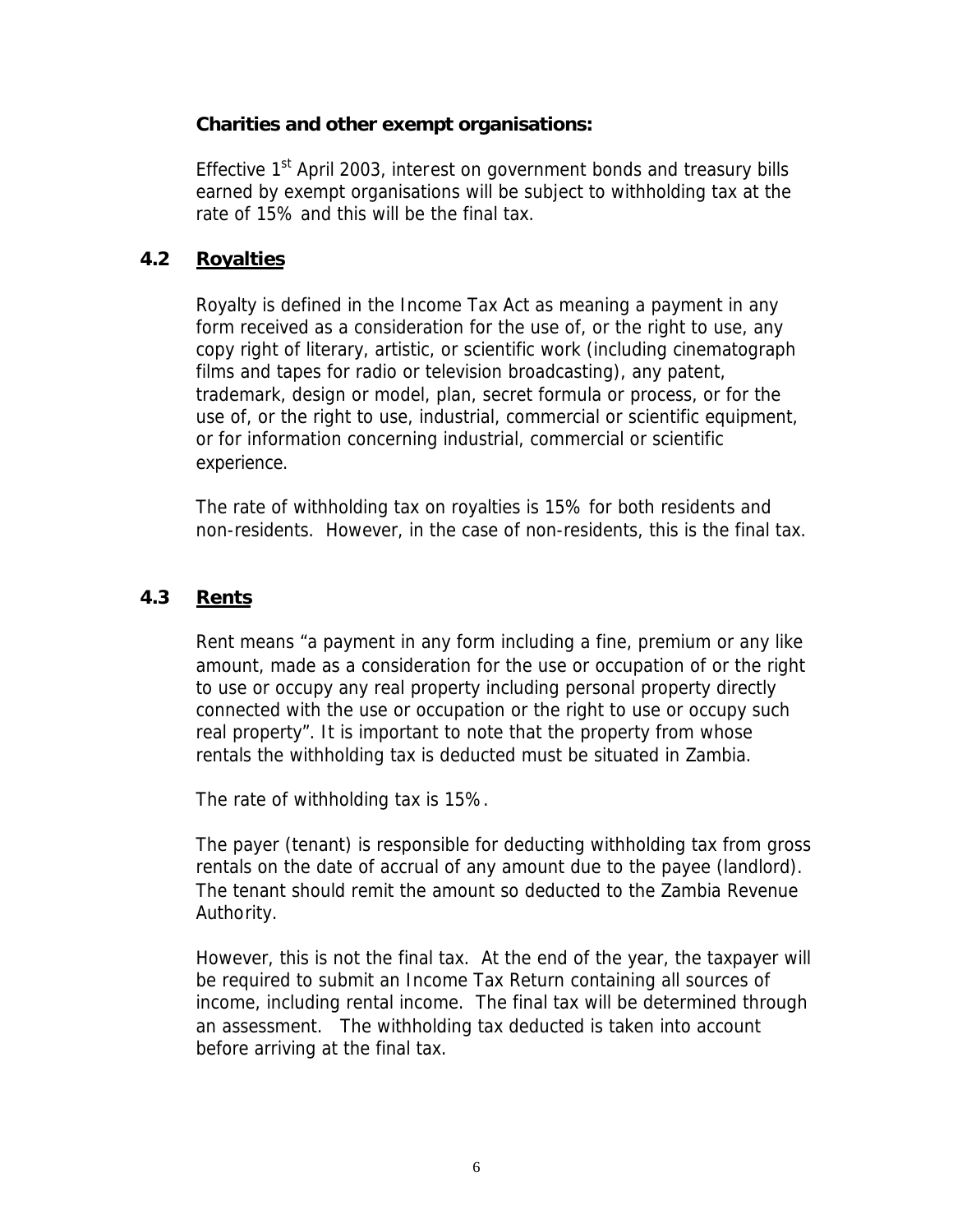# **4.4 Management and Consultancy Fees**

Management or consultancy fee means "a payment in any form other than an emolument for or in respect of any managerial, administrative, technical, or consultative service or any service of a like manner".

It should be noted that withholding tax is deductible from a payee who is not in business in Zambia but renders a service to a person carrying on business in Zambia.

The rate of withholding tax is 15%.

# **4.5 Public Entertainment Fees**

Public entertainment fee means "a payment in any form other than an emolument to, on behalf of, or in respect of, any person or persons in partnership, including theatre, motion picture, radio or television artists, musicians, athletes or sports persons, in respect of those persons' personal activities in any entertainment, competition or similar activity within the Republic"

The withholding tax on public entertainment fees was re-introduced on1<sup>st</sup> April 2000.

The withholding tax is deductible from payments made to non-resident entertainers and sportsmen for performances within Zambia.

The withholding tax rate is 15% and is the final tax.

#### **4.6 Commissions**

Commissions for withholding tax purposes means any commission other than commission received by an individual whose income is from employment or office.

The withholding tax rate for both residents and non-residents is 15% and it is not the final tax.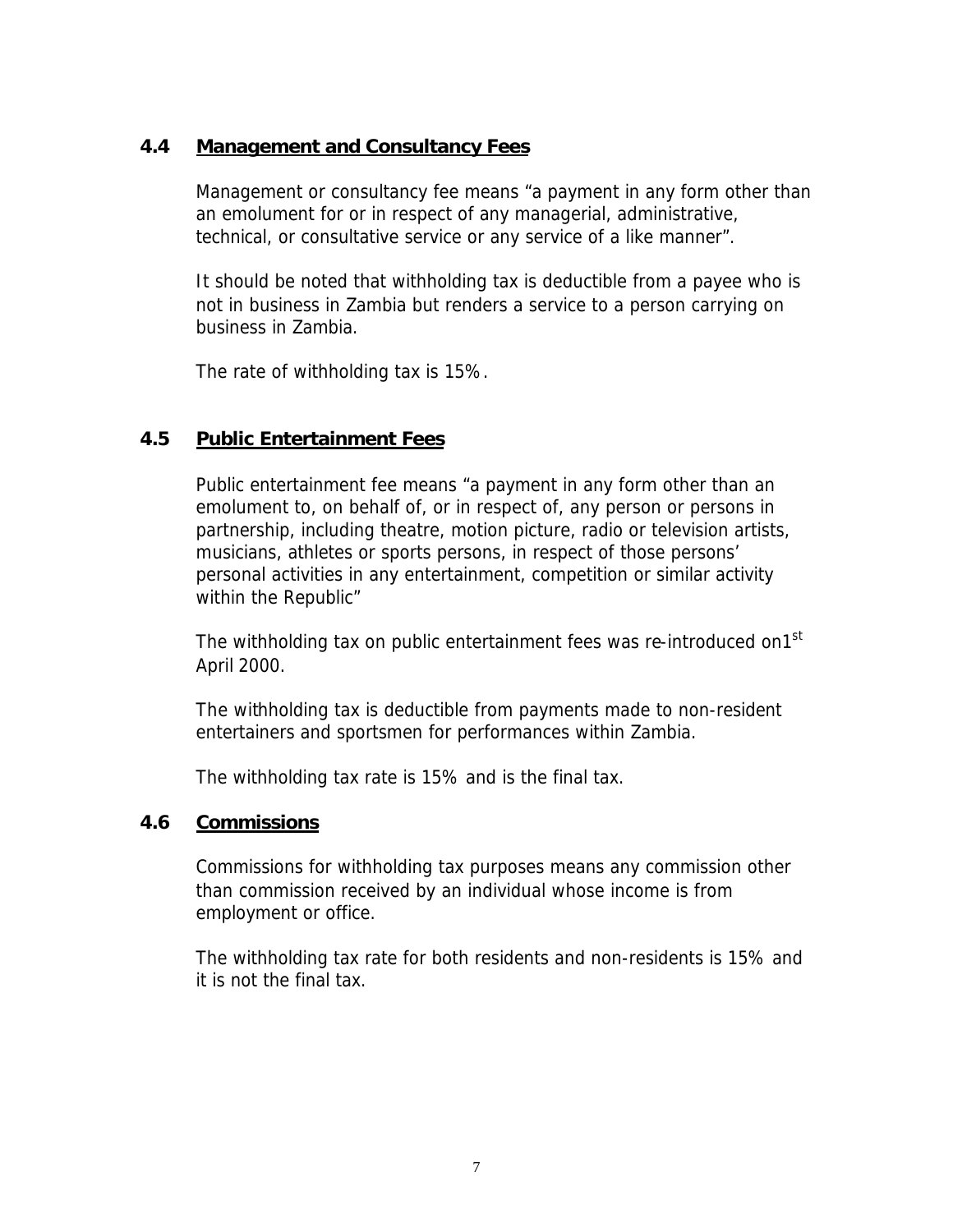### **5.0 OTHER TYPES OF PAYMENTS**

#### **5.1 Dividends - Section 81**

Dividend means any amount distributed or credited by a company to its shareholders, or any amount deemed to have been distributed.

All Companies incorporated in Zambia are required under this section to deduct withholding tax from payments of dividends other than dividends paid to the Government of the Republic of Zambia.

Tax is deductible on the date of accrual. Dividends accrue on the day of the resolution provided that where the resolution states that the dividend is to be paid to share or stockholders registered on a day in the future, then the dividend is deemed to accrue on that day.

The rate of withholding tax is 15% and it is the final tax for residents and non-residents.

#### **5.2 Payments to Non- Resident Contractors – Section 81A**

These are payments made to non - resident contractors who are engaged in construction and haulage operations.

Non – resident contractor means;

i) An individual who is neither resident nor ordinarily resident in Zambia; or

ii) any other person or partnership who is not resident in Zambia and does not have a permanent establishment in Zambia.

Construction operations include –

- i) The erection, alteration, maintenance, repair, extension, demolition or cleaning of any building or structure, whether permanent or not;
- ii) The installation in any building or structure of heating, lighting, lift, air conditioning, ventilation, power, drainage, sanitation, water, fire protection or like supplies or services;
- iii) The painting or decoration of the internal or external face of any building or structure; and
- iv) Any operations which are an integral part of or prior to or to render complete the operations described in paragraphs (i) and (iii) above.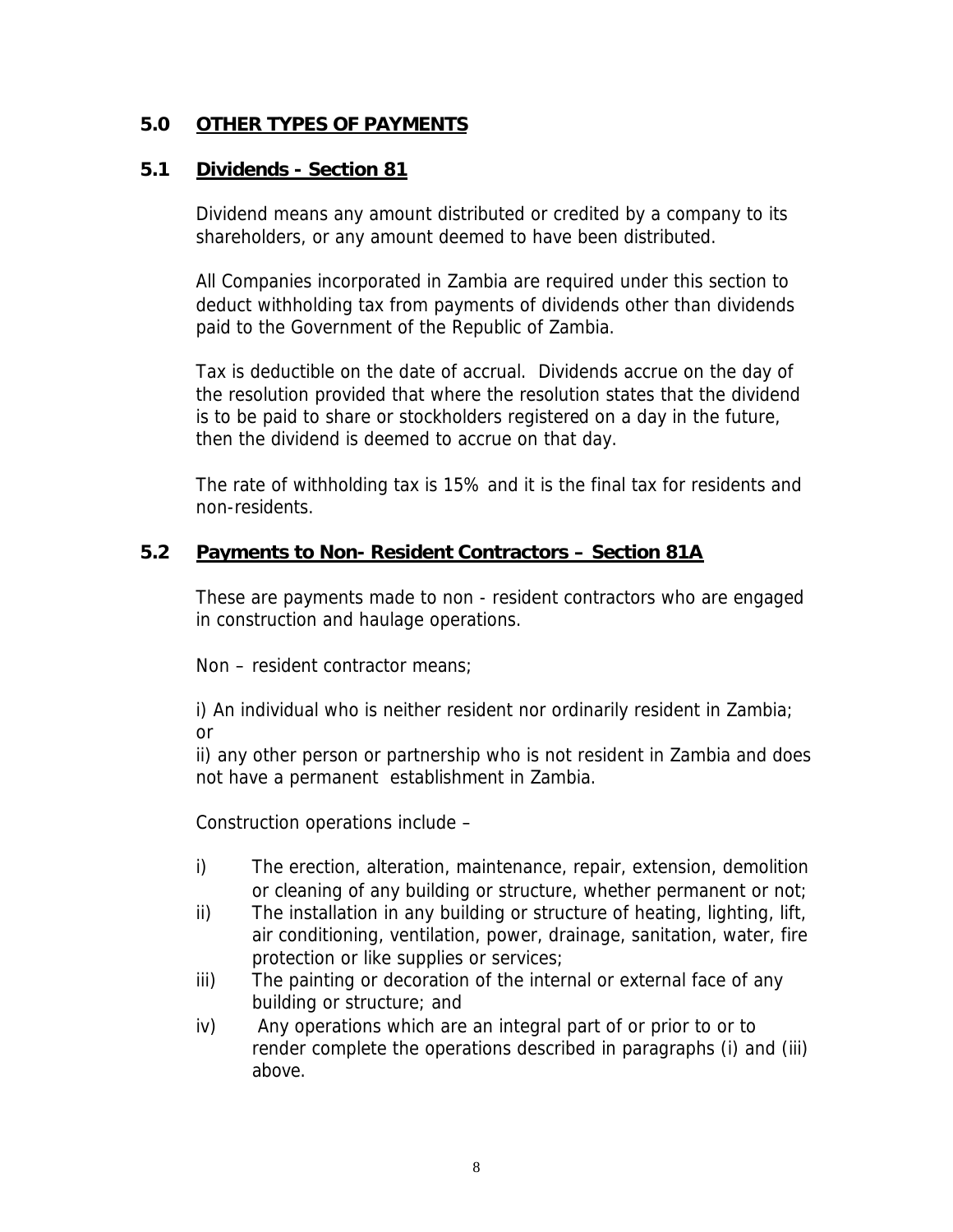Haulage operations are defined in the Act as including the transportation by land, water or air of persons, or produce of a like nature or ores and minerals, food stuffs and merchandise.

The withholding tax rate is 15% and is not the final tax.

For further details please refer to Practice Note 2/98, which is available at the Direct Taxes Offices and the Advice Centres in Lusaka and Kitwe.

# **6.0 COMMISSIONER- GENERAL'S DIRECTION**

In certain cases, the payee happens to be in a country where there is a Double Taxation Agreement (DTA) with the Republic of Zambia. In such cases if withholding tax has already been deducted and paid, the payer could ask for a directive from the Commissioner- General to restrict the deduction of tax to the rate specified in the respective Double Taxation Agreement. Before a direction can be given, the Commissioner- General has to be satisfied that conditions as stipulated in the respective DTA are fulfilled.

# **7.0 DUE DATES:**

The tax deducted must be remitted to the Zambia Revenue Authority by the fourteenth of the month following the month in which the deduction was made. For example, withholding tax, which was deducted in the month of December 2002, is due for payment on or before 14<sup>th</sup> of January 2003. Payments made after the  $14<sup>th</sup>$ , will be regarded as late and attract interest and penalties.

# **8.0 PENALTIES**

A penalty of 5% of tax unpaid is payable for each month, or part thereof tax remains unpaid. In addition, interest is payable at Bank of Zambia discount rate plus 2%.

If tax is not remitted on time, a penalty of 5% per month or part thereof, of the unpaid amount is chargeable. Interest is also chargeable at 2% above the Bank of Zambia discount rate.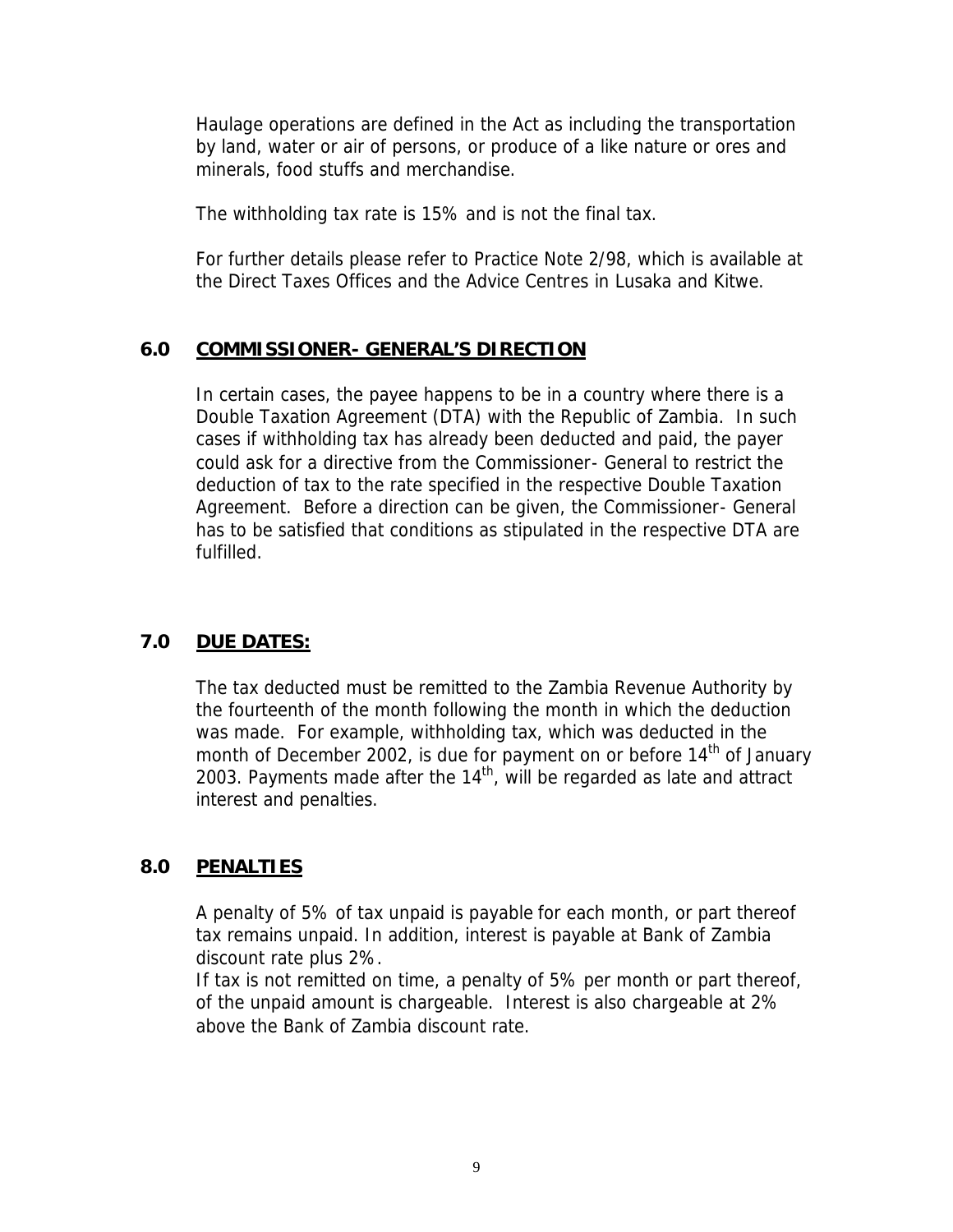# **9.0 FORMS IN USE:**

The forms provided in connection with withholding tax are as follows:

#### **Certificates:**

 $\checkmark$  Form CF 82A/C:

The payer in respect of each payment of interest, rents, public entertainment fees, management and consultancy fees, commissions and royalties should complete the form.

- $\checkmark$  Form CF 81A/C: This form is to be completed by the payer in respect of each payment to a non- resident contractor.
- $\checkmark$  Form CF 81A: The form should be completed by the payer in respect of each payment of dividend to a shareholder.

On making a deduction for withholding tax, the payer is required to forward the original copy of the certificate to the payee indicating the gross amount of the payment made, the withholding tax deducted and the date of payment.

A copy of the certificate should accompany all remittances to the Zambia Revenue authority.

# **Returns:**

- $\checkmark$  A monthly return is a form on which the summary of all payments for the month is recorded.
- $\checkmark$  CF 82A/R A summary of all payments of interest, rents, public entertainment fees, management and consultancy fees, commissions and royalties.
- $\checkmark$  CF 81A/R A summary of all payments to non-resident contractors.
- $\checkmark$  CF 81A/R A summary of all payments of dividends.

These forms are available at the Zambia Revenue Authority Direct taxes offices and Advice Centres in Lusaka and Kitwe.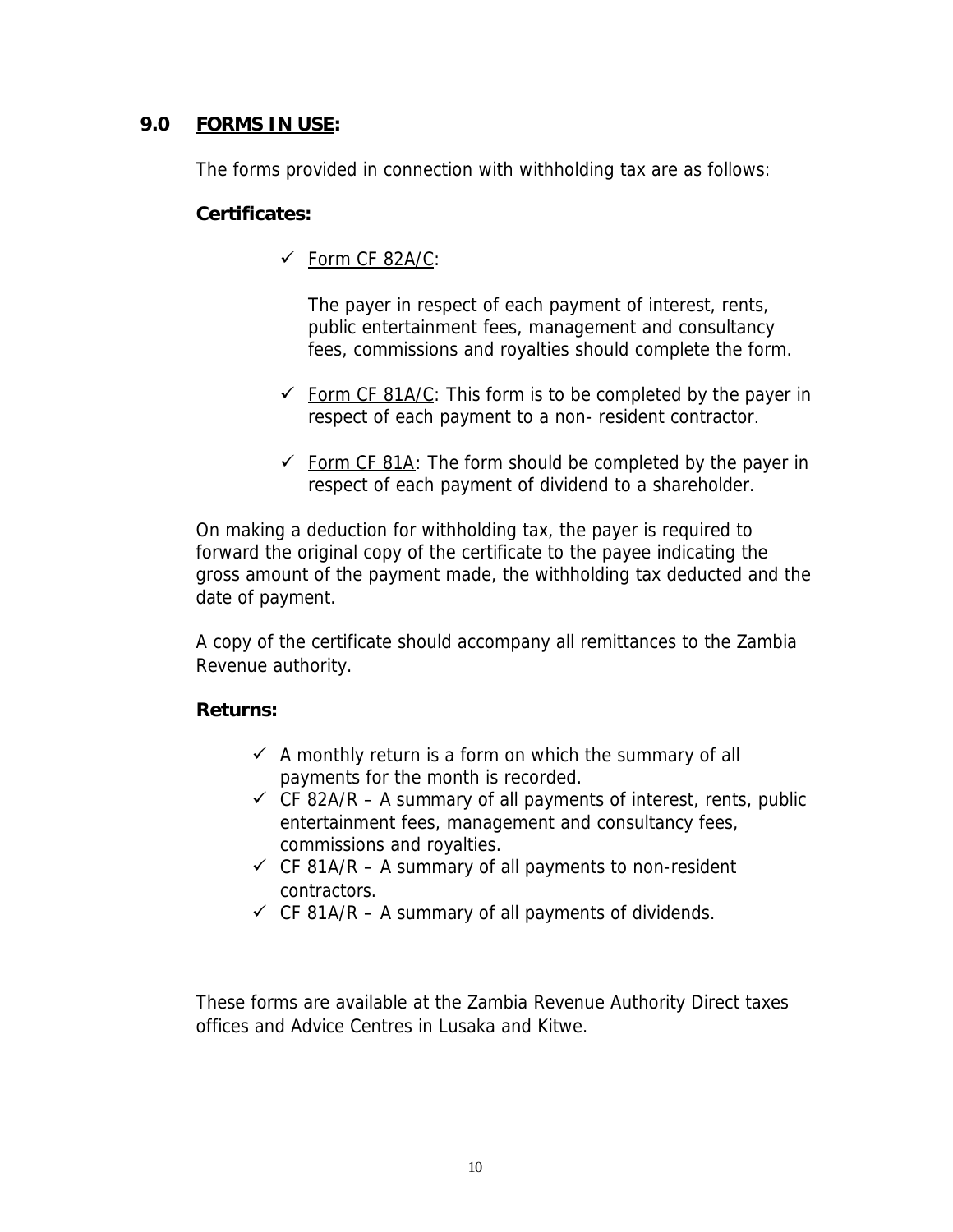#### **10.0 CONTACT US:**

**If you have any problems concerning your taxes, please contact the Advice Centre or your nearest Direct Tax Office at the following addresses:**

- **1. Advice Centre 2. Assistant Commissioner Private Bag W136 P.O. Box 31026 LUSAKA LUSAKA Tel: 226227/236227 Tel: 221497 Fax 222717**
- **P.O. Box 31936 P.O. Box 31988 LUSAKA LUSAKA Tel: 221496 Telefax: 01-224935**
- **5. Assistant Commissioner 6. Assistant Commissioner Ndola Tax Office Community Community Reserves** Kitwe Tax Office  **P.O. Box 70181 P.O. Box 20855 NDOLA KITWE Tel: 02- 614096 Tel: 02-230362 Fax: 02-614694 Fax:02-229942**
- **7. Assistant Commissioner 8. Assistant Commissioner P.O Box 35710 P.O. Box 35710 LUSAKA LUSAKA Telefax: 01-224935 Telefax: 01-235252 Fax: 02- 614096**
- **9. Senior Inspector Kabwe Tax Office P.O. Box 80909 KABWE Telefax: 05-223642**
- **10. Senior Inspector 11. Senior Inspector CHIPATA MONGU**
- **2nd Floor Revenue House Lusaka "A" Tax Office**
- **3. Assistant Commissioner 4. Assistant Commissioner Lusaka "B" Tax Office Lusaka "C" Tax Office**
	-
	- **Lusaka Taxes Central Unit Direct Taxes Inv. Unit**

**Chipata Tax Office Mongu Tax Office P.O. Box 510632 P.O. Box 910110 Telefax: 062- 21155 Telefax: 07-221662**